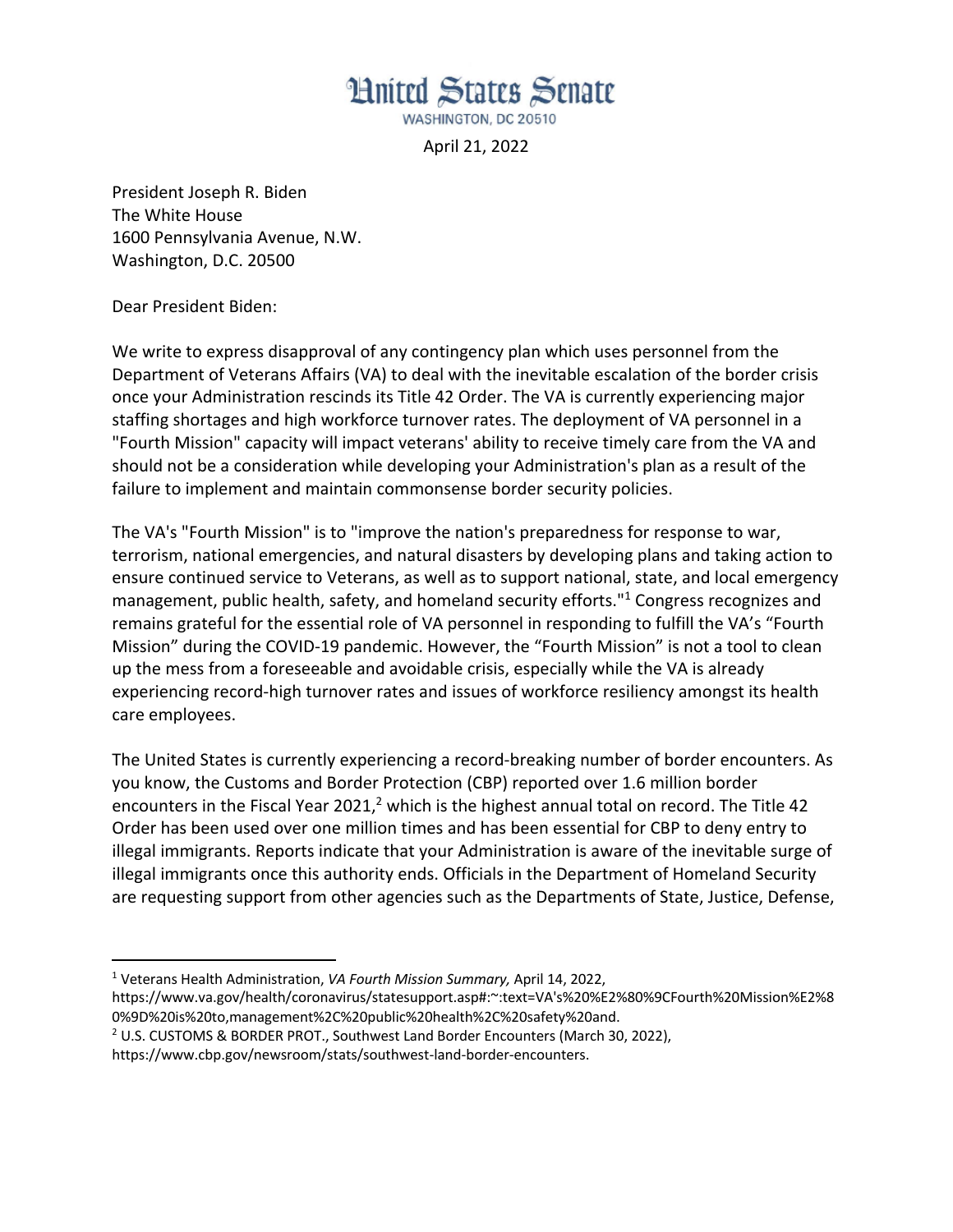and Health and Human Services. $3$  There is bipartisan support in the Senate requesting a detailed plan be made available before revoking this authority. These plans should not include using the VA's "Fourth Mission."

The VA loses roughly 40,000 individuals in a typical year due to retirement, firings, or outside employment.4 Right now there are more than 10,000 additional vacancies within the VHA workforce of doctors, nurses, and other essential staff.<sup>5</sup> Additionally, the VA is experiencing a 15-year high turnover rate amongst its nursing workforce.<sup>6</sup> A strained and insufficient workforce directly impacts the Department's ability to provide timely access to veterans' care at the VA. Congress has recently taken action to address the VA's record-high turnover by passing the RAISE Act, which empowers the VA to pay its employees a higher wage and increase competitiveness with private-sector employers.7 In February 2022, VA Secretary Denis McDonough also announced the VA's "10-point human infrastructure plan" to help the Department recruit and retain its workforce.<sup>8</sup> The pandemic has highlighted the VA's need to create a more resilient workforce, which has been a priority for Congress and the VA. The White House must reject procedures diverting the attention of an already overextended workforce away from veteran's care.

If the Title 42 Order is rescinded, it is necessary your Administration provides a detailed plan to Congress and that it does not rely on the VA's "Fourth Mission." The VA plays an essential role in responding to a crisis when called; however, it must not be part of the response plan to a foreseeable problem when the circumstance is avoidable. The burden of addressing this Administration's failure to contain the crisis at the southern border should not come at the

<sup>&</sup>lt;sup>3</sup> Jonathon Swan and Stef W. Kight, *Scoop: Biden officials fear "mass migration event" if COVID policies end, Axios,* March 17, 2022, https://www.axios.com/biden-border-mexico-migrants-title-42-a91b6441-2197-463f-ab1f-

<sup>2435824</sup>a9566.html.<br><sup>4</sup> Leo Shane III, *Veterans Affairs eyes relaxed hiring rules as staff turnover slowly worsens, Military Times, March 18,* 2022, https://www.militarytimes.com/veterans/2022/03/18/veterans-affairs-eyes-relaxed-hiring-rules-as-staffturnover-slowly-

worsens/#:~:text=Veterans%20Affairs%20eyes%20relaxed%20hiring%20rules%20as%20staff%20turnover%20slowl y%20worsens,-

By%20Leo%20Shane&text=Turnover%20rates%20among%20Veterans%20Affairs,candidates%20into%20the%20de partment's%20workforce.

<sup>5</sup> Jory Heckman, *VA seeks higher pay caps for more health care workers to address high turnover rates,* Federal News Network, March 18, 2022, https://federalnewsnetwork.com/veterans-affairs/2022/03/va-seeks-higher-paycaps-for-more-health-care-workers-to-address-high-turnover-rates/.

<sup>6</sup> Jason Davis, *SECVA Monthly Press Conference: Employee resilience, backlog, timely care,* VAtage Point, February 17, 2022, https://blogs.va.gov/VAntage/100434/secva-monthly-press-conference-employee-resilience-backlogtimely-care/.

<sup>7</sup> Jory Heckman, *Omnibus spending bill sets higher maximum salaries for some VA health care workers,* Federal News Network, March 11, 2022, https://federalnewsnetwork.com/pay/2022/03/omnibus-spending-bill-setshigher-maximum-salaries-for-some-va-health-care-workers/. 8

<sup>&</sup>lt;sup>8</sup>VAntage Point Staff, *February 2022: Secretary McDonough's Human Infrastructure Plan, VAntage Point, February* 9, 2022, https://blogs.va.gov/VAntage/100113/february-2022-secretary-mcdonoughs-human-infrastructure-plan/.